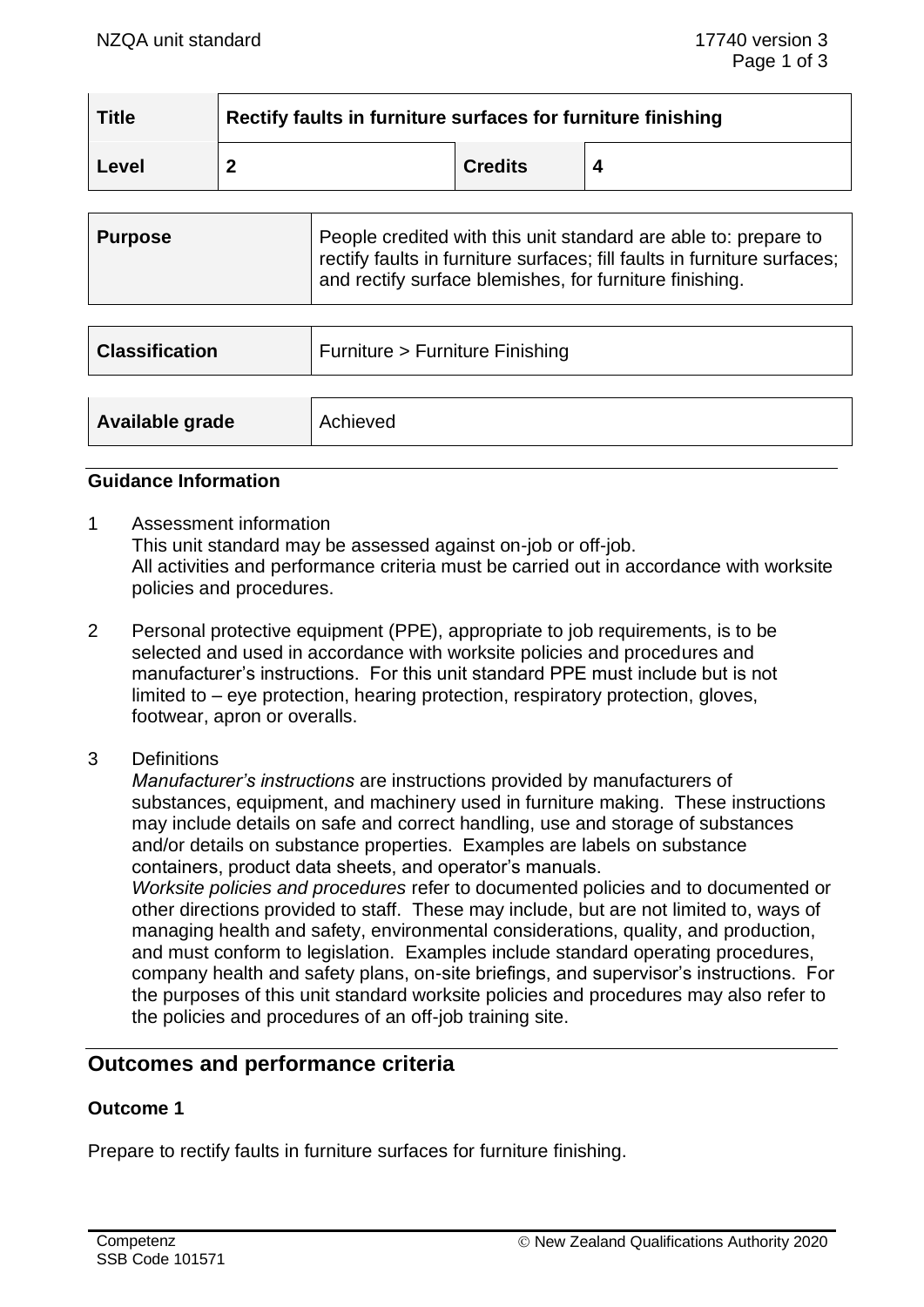#### **Performance criteria**

| 1.1 | Job specifications are obtained and interpreted. |                                                                                |
|-----|--------------------------------------------------|--------------------------------------------------------------------------------|
|     | Range                                            | faults to be fixed, timeframe to complete job.                                 |
| 1.2 | job specifications.                              | Tools and equipment for the job are identified and selected in accordance with |
| 1.3 |                                                  | Filler is selected in accordance with job specifications.                      |
|     | Range                                            | one of – putty, polyester filler, plastic wood, wax, shellac.                  |

#### **Outcome 2**

Fill faults in furniture surfaces for furniture finishing.

Range at least two each of – holes, knots, cuts, cracks.

#### **Performance criteria**

- 2.1 Faults are filled in accordance with job specifications and manufacturer's instructions.
- 2.2 Filled faults are sanded.

#### **Outcome 3**

Rectify surface blemishes for furniture finishing.

Range twelve of – delamination, sand throughs, bad sanding, dents, bruising, surplus glue, water spots, fading, metal surface pitting, welds, splits, bubbling, lifted veneer, oil marks, grease marks, hand marks, ink stains, pencil marks, finger prints, machine marks, paint marks.

## **Performance criteria**

3.1 Method of fault rectification is in accordance with job specifications and supervisor's instructions.

> Range any of – bleaching, sanding, steaming, gluing, scraping, dampening down, cramping, ironing, degreasing.

3.2 Faults in the surface are rectified in accordance with supervisor's instructions.

| <b>Replacement information</b> | This unit standard and unit standard 17739 replaced unit<br>standard 3151. |
|--------------------------------|----------------------------------------------------------------------------|
|                                |                                                                            |